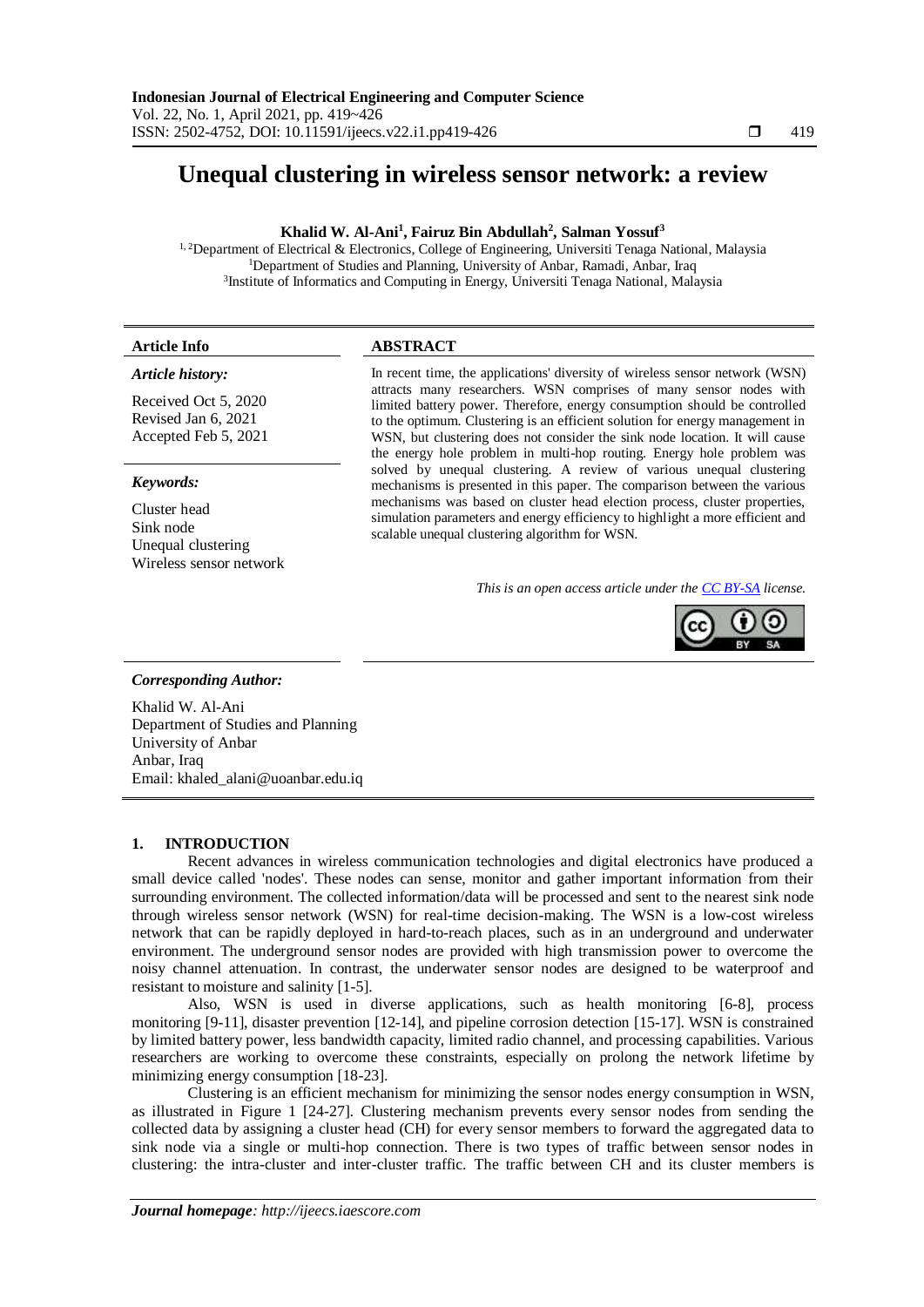intra-cluster traffic while the traffic between CH to other relaying CHs till reach to the sink node is inter-cluster traffic. Clustering mechanism reduced the traffic load and extended the network lifetime. Despite these advantages, the CHs near the sink node dissipates their energy faster. They have to receive the intra-cluster traffic from their cluster members and collect and forward the inter-cluster traffic from other relaying CHs to the sink node causing the energy hole problem. Figure 1 shows the clustering approach in WSN.



Figure 1. The clustering approach in WSN [28]

A low energy adaptive clustering hierarchy (LEACH) is the most famous clustering protocol in WSN [29]. In this type of routing protocol, a clustering mechanism is utilized to reduce the energy consumption. LEACH protocol consists of several rounds. Each round starts with the setup phase and ends with the steady-state phase. The sensor nodes received the advertisement messages from the CHs that they generated randomly and sent a join request message. Finally, each CH establishes a TDMA schedule and send it to the member nodes [30]. Every CH aggregates the collected data from its member nodes in the steady-state phase and forward it to the sink node based on single-hop communication [30].

The unequal clustering mechanism is a solution for clustering in WSN. It is adopted to reduce the cluster size near to the sink node [31-35]. In contract, the distance far from the sink node produces a large cluster size. This mechanism saved inter-cluster traffic energy by reducing the intra-cluster traffic for CHs near to the sink node. The overhead between intra-cluster and inter-cluster traffic is balanced by unequal clustering mechanism. Figure 2 shows the structure of unequal clustering mechanism.

A few survey researches works have been done for unequal clustering based on the literature, unlike clustering. The authors in [37] presented a survey of unequal clustering algorithms. They compared them based on node deployment in fields, node type, number of nodes in a cluster, energy efficiency, sink node location awareness and heterogeneous level. Another study presented by [38]. It concludes that hybrid unequal clustering with layering protocol (HUCL) perform better than others concerning network lifespan and other metrics. A comparative study between various unequal clustering algorithms is presented by [28]. They explained the clustering features for the unequal clustering technique and clarified the algorithm's nature adopted in the clustering. In [36], the objectives and unequal clustering protocols characteristics are discussed. A comparative study between different unequal clustering algorithms is presented concerning CH properties, clustering process, and cluster properties. The importance of unequal clustering algorithms in solving the energy hole problem caused by clustering in WSN and the few published survey research papers on unequal clustering algorithms motivate us to do this study. This paper compares various unequal clustering techniques based on CH election process, cluster properties, simulation parameters, and energy efficiency. Section 2 presents the mechanism used in various unequal clustering routing algorithms, while section 3 compares them. Finally, section 4 concludes the paper.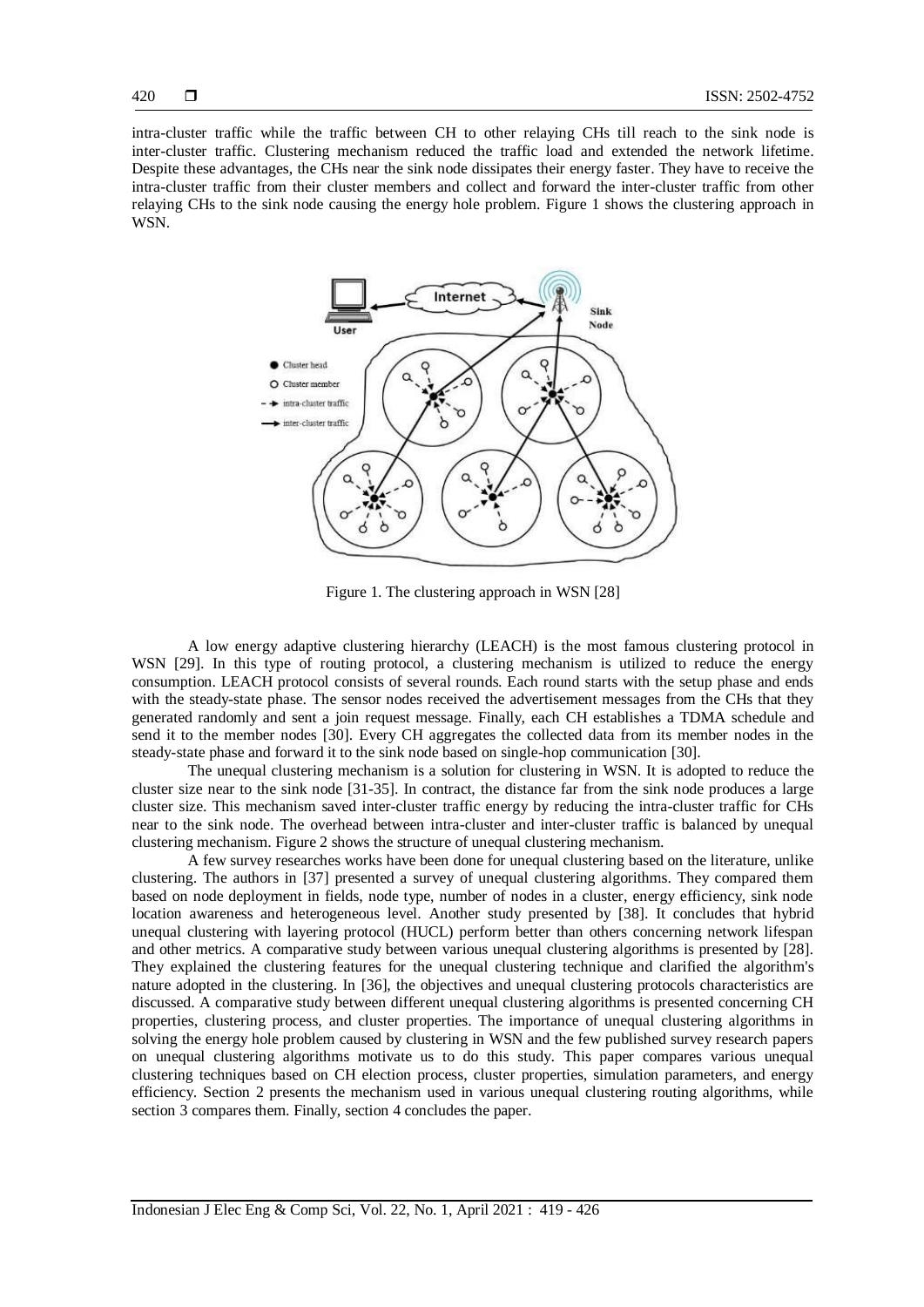

Figure 2. The structure of unequal clustering mechanism [36]

# **2. UNEQUAL CLUSTERING ALGORITHMS**

The mechanism used in various unequal clustering algorithms is discussed in this section.

# **2.1. Energy efficient unequal clustering (EEUC)**

EEUC is used for periodical data gathering in WSN [31]. EEUC partitioned the network into unequal cluster size to solve the energy hole problem by calculating the distance between sensor nodes and sink node based on received signal strength. Unequal cluster size produces a small cluster near to sink node to save energy for inter-cluster traffic. Several temporally CHs are selected in EEUC with higher residual energy based on a probability function. Suppose there is more than one temporally CH in the same competition radius. In that case, the temporally higher residual energy CH becomes the final CH, and the other CH was pushing out from the competition. EEUC adopt multi-hop communication. There is a threshold to decide whether the CH connect directly to the sink node or relaying the packet by another CH. The CH with higher residual energy is eligible to be a relaying node. EEUC outperforms LEACH and HEED in network lifetime and energy consumption but considers only residual energy as a metric to choose CH.

# **2.2. Improved energy efficient unequal clustering (I-EEUC)**

I-EEUC is an improved version of EEUC to solve the energy hole problem of clustering [39]. I-EEUC adopt a flooding method for distance calculation between sensor nodes and sink node based on hops rather than received signal strength that has been adopted in EEUC. The flooding method is more accurate than received signal strength when there are obstructions in the network. The node degree for each node in IEEUC is determined based on hops. The transmission radius is adjusted based on node degree to save energy for inter-cluster communication by reducing the cluster size near to sink node. The selection of CH in I-EEUC is same as EEUC. After the clusters are formed, the hops play an essential role to create a communication link between CH and its node members. I-EEUC performs better than EEUC in energy consumption and uses only the residual energy as a metric to choose CH.

# **2.3. Energy-aware unequal clustering with fuzzy (EAUCF)**

EAUCF is a distributed, competitive unequal clustering algorithm to address the hot spot problem in WSN [40]. In EAUCF, a random number is generated randomly by every sensor node in each round to compare it with the predefined threshold value. The threshold value is the desired CHs percentage temporally. The node becomes a temporally CH when its random number less than a predefined threshold. Unlike EEUC, EAUCF calculates the competition radius for each temporally CH based on the distance to the sink node and residual energy. The competition radius is the range in which the temporally CH advertising message can reach the nearby nodes-the fuzzy logic approach utilized by EAUCF to calculate the competition radius. The distance to the sink node and residual energy are two fuzzy input variables. Based on the two fuzzy variables, the temporally CH node decreases its competition radius dynamically when its energy becomes low and near the sink node to avoid the dead node. After every temporally CH node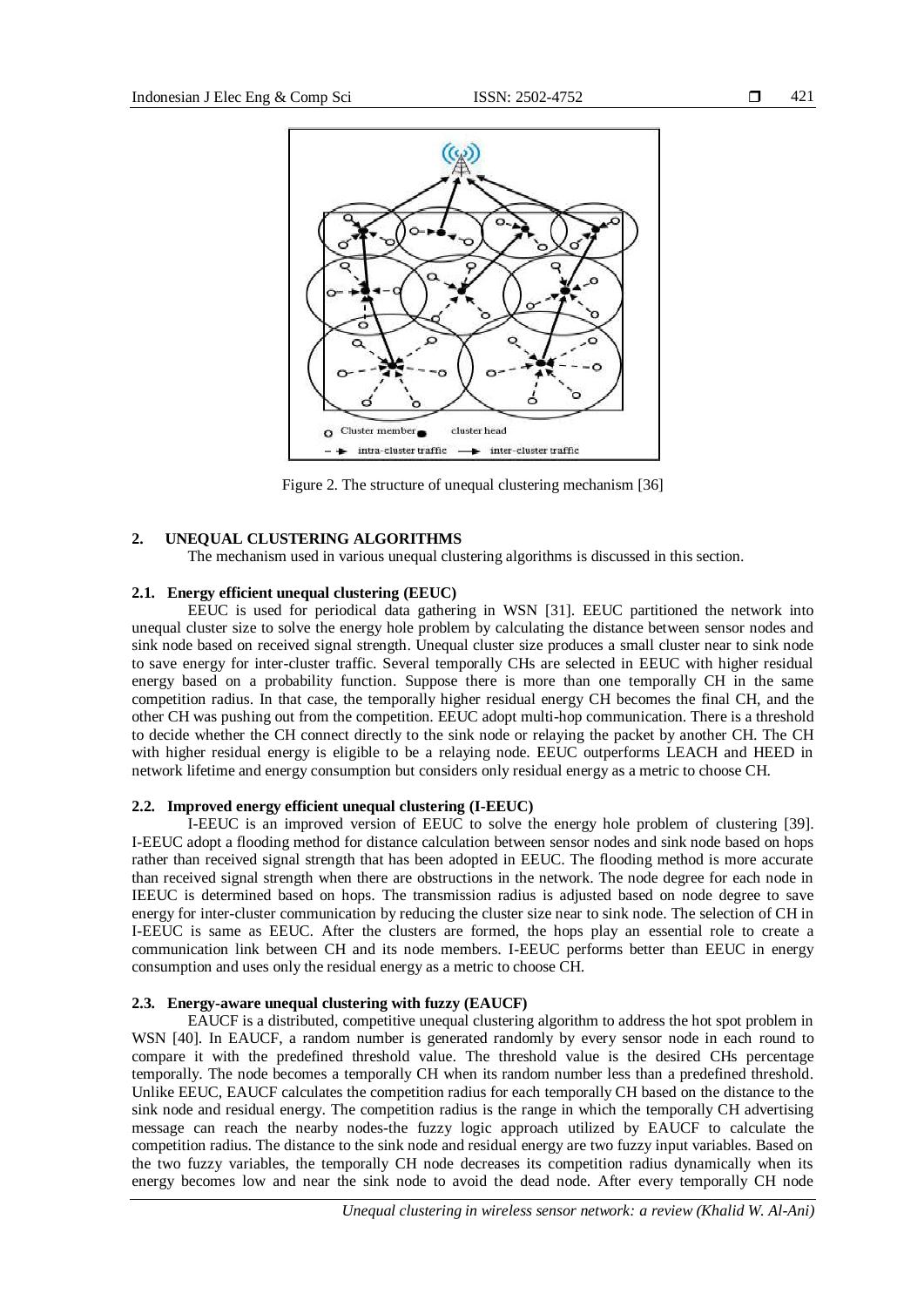calculates the competition radius, the temporally CH nodes start the CH competitive phase by sending the candidate CH message. The higher residual energy node wins the competition and becomes the final CH. The final CH node sends the join request message to the nodes within its competition radius to form a cluster. EAUCF balances the energy load between sensor nodes better than LEACH and EEUC but does not consider the node degree in the CH selection process.

# **2.4. Distributed load balancing unequal clustering using fuzzy logic (DUCF)**

DUCF is a distributed scheme for uniform distribution of energy between CHs to solve the clustering problem [41]. There are two phases in DUCF cluster formation and data aggregation. In the cluster formation phase, node degree, residual energy and distance to sink node are three input variables for the fussy inference system (FIS). The output of FIS is chance and size. Chance is used to choosing the CH while size partition the network into a cluster of unequal size to ensure small cluster size near the sink node. DUCF adopts a multi-hop connection between CHs to deliver data packets to sink node and preserve energy for inter-cluster traffic in data aggregation phase. Based on the simulation results, DUCF performs better than LEACH, CHEF and EAUCF.

#### **2.5. Unequal-clustering routing algorithm (UCRA)**

The unequal clustering algorithm (UCA) is combined with multi-hop routing to form a UCRA [42]. The UCA start in the deployment stage in which the sink node computes its distance to each node. After that, the sink node location and maximum and minimum distance are broadcasted by sink node-this information helps produce unequal cluster size. In the next stage, each sensor node computes its competition radius. The competition radius decreases when the distance to the sink node decrease. Therefore, more clusters are produced near to the sink node to preserve more energy for inter-cluster traffic. Finally, the CHs with minimum node degree and higher residual energy are selected to form the clusters [43]. After the clusters are formed, the CHs start to aggregate the collected information from their member nodes.

The source CH calculates the optimal one-hop distance and its distance to the sink node in the multihop routing algorithm. Based on the location information, the source CH calculates the optimal next hop cluster member. After that, the source CH broadcasts the query message to nearby CHs. The CH receiver this message calculates their distance to the sink node. If their distance is less than source CH distance, the nearby CHs reply to the source CH. Then, the source CH calculates the distance between the nearby CHs and its optimal next-hop member node to find the nearby CH closest to the optimal next-hop member node. Finally, the packet is routed from the source CH to the nearby CH, and the procedure is repeated to reach the sink node. The optimal next-hop member node serves as an alternative relay node when there is no relay CH node. UCRA outperforms HEED and EEUC by minimizing the speed of the first node dies but ignores the sink node location in the CH election process.

# **2.6. Fuzzy logic based unequal clustering (FBUC)**

FBUC is an improvement version of EAUCF [44]. At the first round of FBUC, a random number generates for each node. Unlike EAUCF, FBUC uses probabilistic threshold value. The node becomes a candidate CH when its random number less than a predefined threshold value. After that, the fuzzy logic with three variables is used to calculate the candidate CHs competition radius. The node degree, residual energy, and distance to the sink node are the three variables. The node degree variable ensures that competition radius for the candidate CH near to the sink node has a small size. Each candidate CH calculates its competition radius and send CH message to its neighbours, including its ID, residual energy and competition radius. The candidate CH becomes a final CH when its residual energy greater than the neighbour nodes. The member nodes use two fuzzy variables: distance to the sink node and node degree to join the appropriate CH. The member node chooses the CH that has a minimum distance to it and less node degree. FBUC outperforms LEACH and EAUCF in the energy consumption and network lifetime but uses only three fuzzy variables: close, medium and far for the distance to the sink node. Therefore, these three variables are not appropriate for a large scale network.

# **2.7. Unequal clustering based on network partition and distance (UCNPD)**

UCNPD is proposed by [45] to consider energy balancing based on network partition and distance. In the initial stage, UCNPD calculates the distance between the sink node and sensor nodes based on the received signal strength indicator (RSSI). The network in UCNPD is partitioned to near area nodes and nonnear area nodes. The near area nodes are responsible for forwarding the inter-cluster packets directly to the sink node via single-hop communication. These nodes do not participate in the cluster reconstruction to maintain their energy for relaying packets to the sink node. In the clustering stage, the non-near area nodes calculate the competition radius. Once the competition radius information is transmitted, they count the node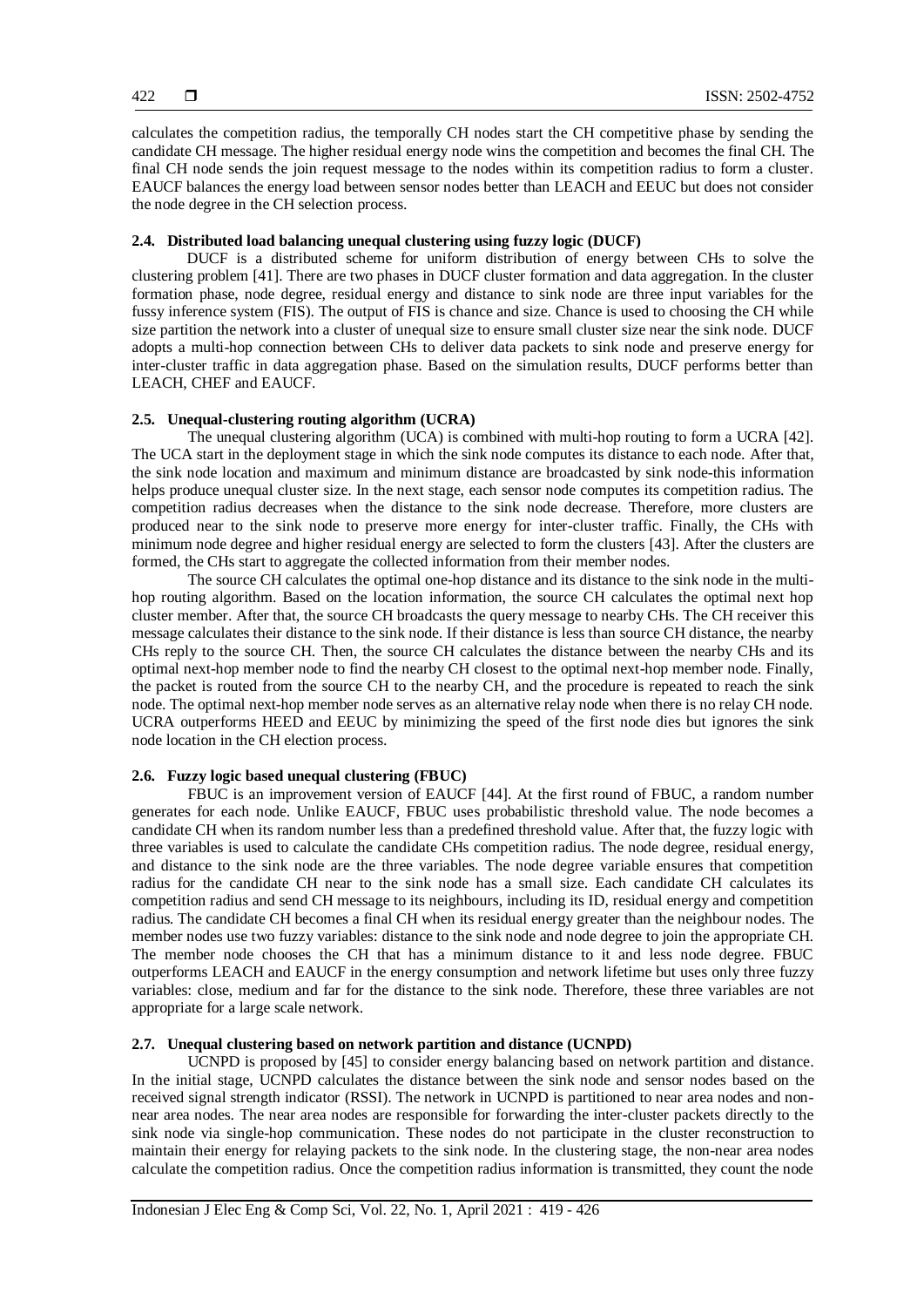423

degree. After that, a timing time is calculated by each node to choose a CH. During this time, the nodes that will receive a broadcast message leave the competition and wait for the state while the node that does not receive any message becomes a CH and broadcasts a CH message. Then, the waiting nodes form the cluster with the appropriate CH. The nodes with higher residual energy, larger competition radius and higher node degree are more eligible to become a CH. After the clusters are formed, the CHs collect and aggregate information from their cluster members. The CH forward the information to the sink node via intermediate CH and choose the next hop according to the selected function. The higher residual energy and lower degree node become the next hop CH node. The near area nodes construct a CH with zero member nodes and forward the received information directly to the sink node. UCNPD balance the energy consumption between sensor nodes better than LEACH, EEUC and I-EEUC but not pay attention to the residual energy in the competition radius calculation.

## **2.8. Unequal cluster-radius based on node density (URBD)**

URBD is a distributed clustering algorithm to solve the energy hole problem in WSN [46]. It starts with the CH selection phase in which the cluster's maximum arbitrary radius  $(R_T)$  is assigned to each sensor node. The  $R_T$  is updated when the distance to the sink node by every sensor node is specified. It generates unequal cluster size with a decreasing radius as it approaches the sink node. The nodes that do not receive a control message can calculate their distance to the sink node based on another node's information. Hence, network scalability will increase. After every node calculated their size, they start to send a query message within their  $R<sub>T</sub>$  to find their neighbours. Finally, a random number is generated for each node to become a CH and calculates the probability value and send it to its neighbours. The nodes compare the received probability values from other nodes and leave the competition if they value less than the received value. The advantage of URBD is that the competition does not repeat in every round. This mechanism mitigates the control overhead in the network. Since the current CH know its member nodes distance and residual energy, the node with minimum distance and higher residual energy become the new CH.

The nodes that leave the competition in the first round calculate the scoring function and decide which CH to join. The nodes join a CH that is closest to them and less node density.

In the communication phase, CHs collect and aggregate the data from their members via intracluster single-hop connection and forward it to the sink node via the inter-cluster multi-hop link. URBD reduces the control overhead in the whole network and extends the network lifetime. The simulation result shows that URBD outperforms other protocols in scalability.

# **2.9. Fuzzy and ant colony optimization based combined MAC, routing and unequal clustering cross-layer protocol (FAMACROW)**

FAMACROW is a cross-layer protocol designed based on the combination of hierarchical clustering with MAC [47]. There are three phases in FAMACROW: network setup, neighbour finding and steady-state phase. The sensor nodes are divided into several layers in the network setup phase. Each node uses a nonpersistent CSMA MAC protocol to broadcast its information to neighbouring nodes in its layer during the neighbour finding phase. The steady-state phase consists of clustering, CH selection and data delivery to the sink node. Residual energy, communication link and node degree are the three fuzzy variables used to select CH. In the clustering process, nodes in the first layer pushing out from the competition to be a CH and forward the received packets directly to the sink node. FAMACROW divided the network into unequal cluster size to mitigate the hot spot problem. FAMACROW also delivers the inter-cluster traffic to the sink node using the ant colony optimization algorithm (ACO). The residual energy, queue length, distance to sink node, and delivery likelihood are four parameters used by ACO to choose the relaying CH. FAMACROW outperforms UCR, ULCA, EAUCF, and IFUC in energy consumption, network lifetime and throughput.

# **2.10. Comparison between various unequal clustering routing protocols**

A comparison between various unequal clustering routing protocols is illustrated in Table 1. The table started by comparing different unequal clustering algorithms based on the CH selection process parameters consisting of residual energy, node density (no. of nodes) and sink node location. Next, the comparison between various algorithms is based on clustering properties (single-hop intra-cluster and multi-hop inter-cluster). The comparison between various algorithms are subsequently based on simulation parameters used (node type, node deployment in field and sink node location). Finally, the comparison between various algorithms is based on the most critical factor in WSN routing protocol: energy efficiency. Some routing algorithms use only residual energy as a metric for CH selection while others used two or three metrics. The routing algorithms that adopt residual energy, node density and sink node location are more energy-efficient and reliable.

Table 1. A summary of various unequal clustering algorithms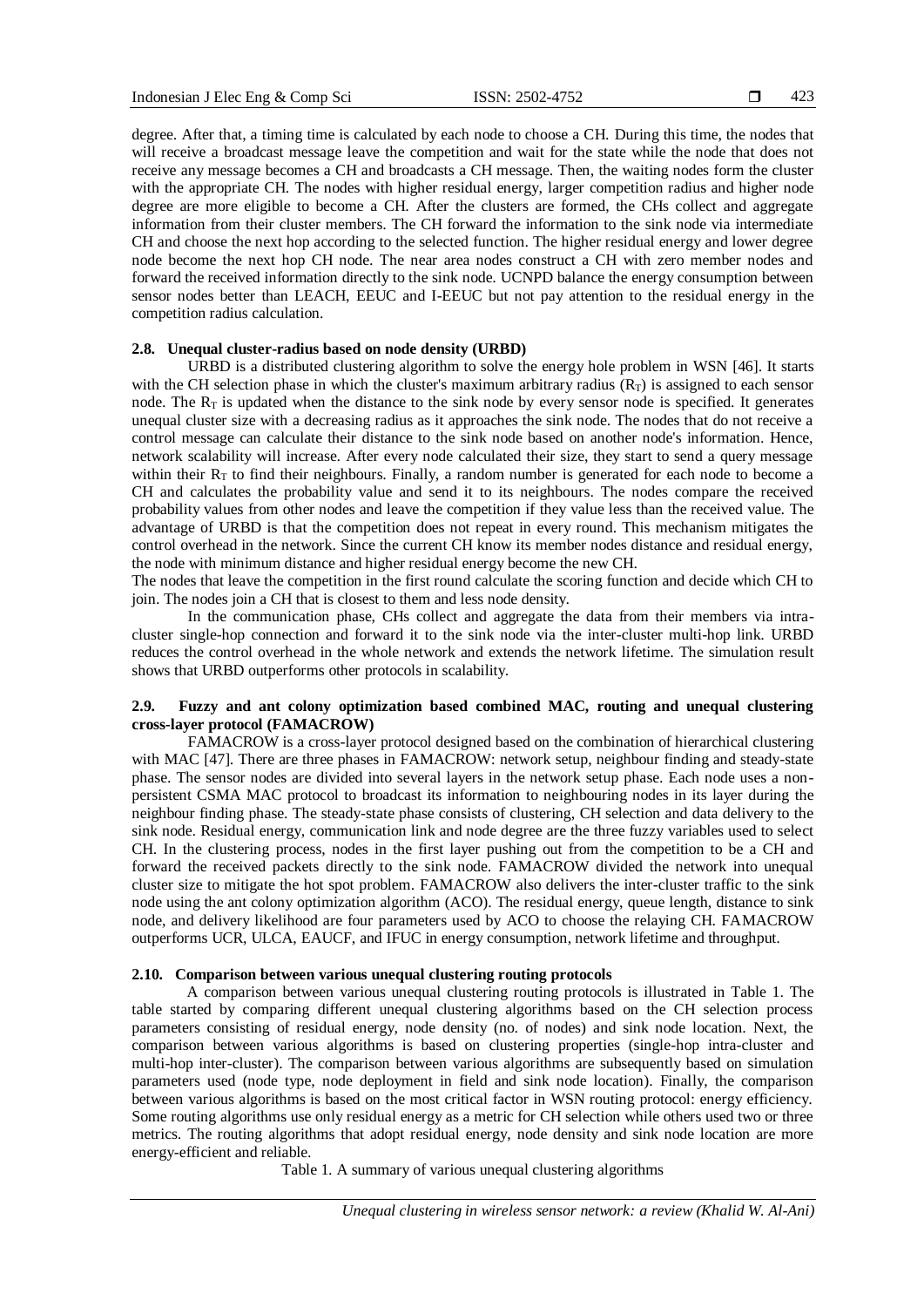|                 | Parameters for CH |                 |    | <b>Cluster Properties</b>      |                               | Simulation parameters |                                 |                       |                                                   |
|-----------------|-------------------|-----------------|----|--------------------------------|-------------------------------|-----------------------|---------------------------------|-----------------------|---------------------------------------------------|
| Algorithm       | RE                | selection<br>SN | NN | Single hop<br>intra<br>cluster | Multi hop<br>inter<br>cluster | Node type             | Node<br>deployment in<br>fields | Sink node<br>location | Energy efficiency                                 |
| <b>EEUC</b>     | √                 | ×               | ×  | √                              | √                             | homogenous            | Square field                    | outside               | Better than<br><b>LEACH &amp; HEED</b>            |
| <b>I-EEUC</b>   | √                 | ×               | ×  | √                              | √                             | homogenous            | Square field                    | outside               | Better than<br><b>LEACH &amp; EEUC</b>            |
| <b>EAUCF</b>    | √                 | √               | ×  | √                              | √                             | homogenous            | Square field                    | outside               | Better than<br>LEACH, CHEF<br>and EEUC            |
| <b>DUCF</b>     | √                 | √               | √  | √                              | √                             | homogenous            | Square field                    | outside               | Better than<br>LEACH, CHEF<br>and EAUCF           |
| <b>UCRA</b>     | √                 | ×               | N  | √                              | √                             | homogenous            | Square field                    | outside               | Better than HEED<br>& EEUC                        |
| <b>FBUC</b>     | √                 | ٦J              | √  | √                              | √                             | homogenous            | Square field                    | outside               | Better than<br><b>LEACH &amp;</b><br><b>EAUCF</b> |
| <b>UCNPD</b>    | √                 | ۰J              | √  | √                              | √                             | homogenous            | Square field                    | outside               | Better than<br>LEACH, EEUC<br>and I-EEUC          |
| URBD            |                   | ۰J              | √  | √                              | √                             | homogenous            | Square field                    | inside                | Better than<br>LEACH, EEUC,<br>& EAUCF            |
| <b>FAMACROW</b> |                   | ×               | √  | √                              | √                             | homogenous            | Square field                    | inside                | Better than UCR.<br>ULCA, EAUCF,<br>and IFUC      |

Note: CHEF: cluster head election using fuzzy logic; HEED: hybrid energy-efficient distributed; RE: residual energy; SN: sink node; NN: number of nodes;

ULCA: unequal layered clustering approach; IFUC: improved fuzzy unequal clustering

#### **3. CONCLUSION**

Unequal clustering eliminates the energy hole problem caused by clustering by distributing the energy load between sensor nodes and extending the network lifetime. We reviewed various unequal clustering proposed algorithms in this paper. We compared them based on CH selection parameters, cluster properties, simulation parameters and energy-efficient. EEUC and I-EEUC choose a CH with higher residual energy. UCRA ignores the sink node location while EAUCF does not consider the node density. DUCF, FBUC, UCNPD, URBD and FAMACROW use distance to the sink node, node density, and residual energy as a metrics for CH selection perform better in reducing the energy consumption between sensor nodes. Despite DUCF, FBUC and UCNPD use triple metrics to choose CH like URBD and FAMACROW, but URBD adopts a dynamic competition radius. Also, nodes that have not received a control message from the sink node calculate their distance via another nodes knowledge to increase the scalability. FAMACROW use delivery likelihood in inter-cluster communication and LQI in cluster head selection process to improve reliability. We conclude that URBD is more suitable for large networks, and FAMACROW is ideal for reliable applications.

#### **REFERENCES**

- [1] H. Ouldzira, H. Lagraini, A. Mouhsen, M. Chhiba, and A. Tabyaoui, "MG-leach: an enhanced leach protocol for wireless sensor network.," *Int. J. Electr. Comput. Eng.*, vol. 9, no. 4, pp. 3139-3145, 2019.
- [2] Q. A. Gian, D. T. Tran, D. C. Nguyen, and T. D. Bui, "Flexible Configuration of Wireless Sensor Network for Monitoring of Rainfall-Induced Landslide," *Indones. J. Electr. Eng. Comput. Sci.*, vol. 12, no. 3, pp. 1030-1036, 2018.
- [3] K. W. Al-Ani, A. S. Abdalkafor, and A. M. Nassar, "An overview of wireless sensor network and its applications," *Indones. J. Electr. Eng. Comput. Sci.*, vol. 17, no. 3, pp. 1480-1486, 2019, doi: 10.11591/ijeecs.v17.i3.pp1480- 1486.
- [4] S. Fattah, A. Gani, I. Ahmedy, M. Y. I. Idris, and I. A. T. Hashem, "A survey on underwater wireless sensor networks: Requirements, taxonomy, recent advances, and open research challenges," *Sensors (Switzerland)*, vol. 20, no. 18, pp. 1-30, 2020, doi: 10.3390/s20185393.
- [5] M. A. Akkaş and R. Sokullu, "Wireless underground sensor networks: Channel modeling and operation analysis in the terahertz band," *Int. J. Antennas Propag.*, 2015, doi: 10.1155/2015/780235.
- [6] U. Gogate and J. Bakal, "Healthcare monitoring system based on wireless sensor network for cardiac patients," *Biomed. Pharmacol. J.*, vol. 11, no. 3, pp. 1681-1688, 2018, doi: 10.13005/bpj/1537.
- [7] M. Abdulkarem, K. Samsudin, F. Z. Rokhani, and M. F. A Rasid, "Wireless sensor network for structural health monitoring: A contemporary review of technologies, challenges, and future direction," *Struct. Heal. Monit.*, vol. 19, no. 3, pp. 693-735, 2020, doi: 10.1177/1475921719854528.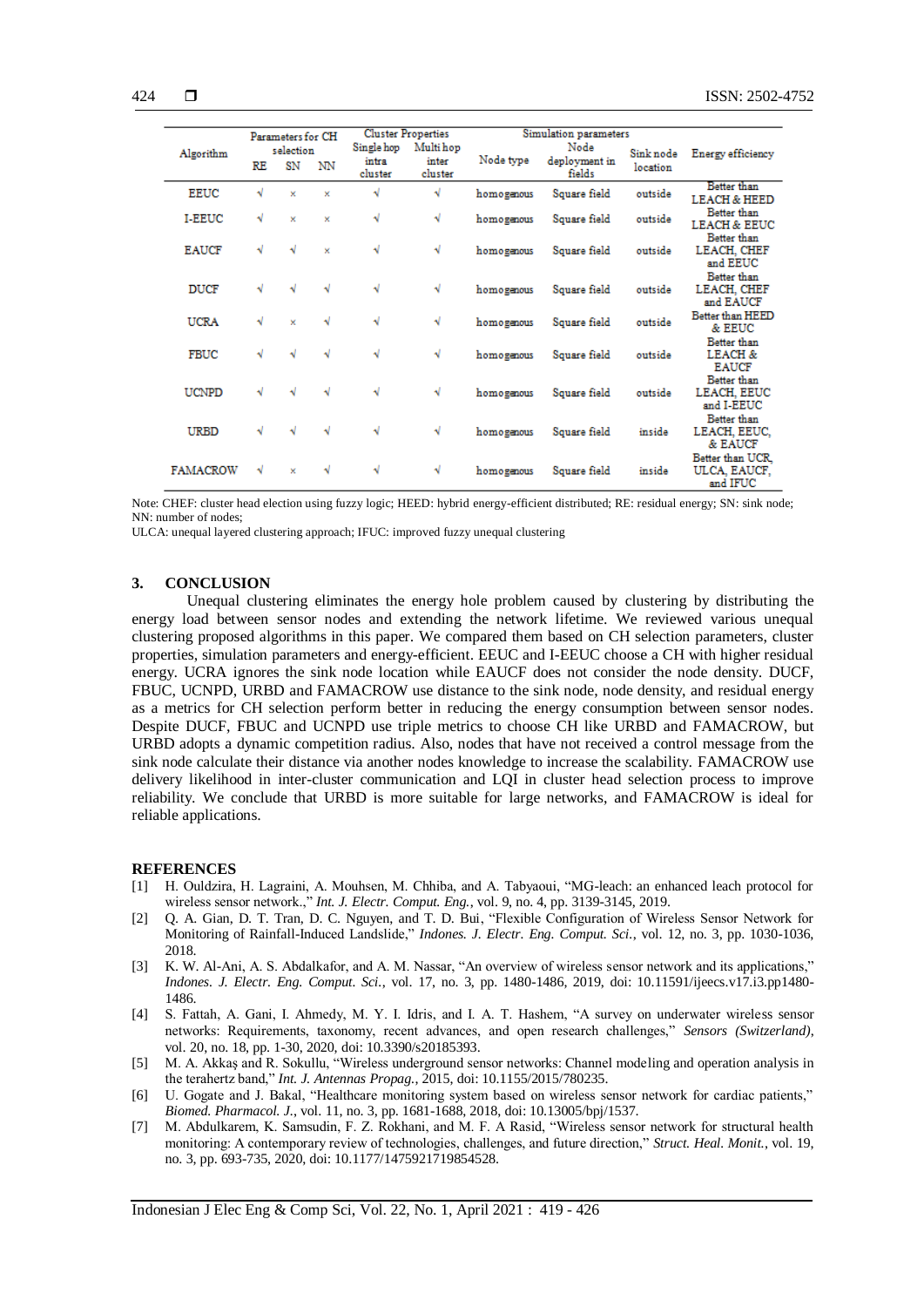- [8] M. Aminian, "A Hospital Healthcare Monitoring System Using Wireless Sensor Networks," *J. Heal. Med. Informatics*, vol. 04, no. 02, pp. 4-9, 2013, doi: 10.4172/2157-7420.1000121.
- [9] J. Aponte-Luis, J. A. Gómez-Galán, F. Gómez-Bravo, M. Sánchez-Raya, J. Alcina-Espigado, and P. M. Teixido-Rovira, "An efficient wireless sensor network for industrial monitoring and control," *Sensors (Switzerland)*, vol. 18, no. 1, 2018, doi: 10.3390/s18010182.
- [10] G. Zhao, "Wireless Sensor Networks for Industrial Process Monitoring and Control: A Survey," *Netw. Protoc. Algorithms*, vol. 3, no. 1, pp. 46-63, 2011, doi: 10.5296/npa.v3i1.580.
- [11] M. Erdelj *et al.*, "Applications of Industrial Wireless Sensor Networks," *CRC Press*, 2013, https://hal.inria.fr/hal-00788629.
- [12] Di. Pant, S. Verma, and P. Dhuliya, "A study on disaster detection and management using WSN in Himalayan region of Uttarakhand," *Proc. - 2017 3rd Int. Conf. Adv. Comput. Commun. Autom. (Fall), ICACCA 2017*, vol. 2018-Janua, 2018, pp. 1-6, doi: 10.1109/ICACCAF.2017.8344703.
- [13] R. K. Jha, A. Singh, A. Tewari, and P. Shrivastava, "Performance analysis of disaster management using WSN technology," *Procedia Comput. Sci.*, vol. 49, no. 1, pp. 162-169, 2015, doi: 10.1016/j.procs.2015.04.240.
- [14] M. Sheik Dawood, J. Suganya, R. Karthika Devi, and G. Athisha, "A Review on Wireless Sensor Network Protocol for Disaster Management," *Int. J. Comput. Appl. Technol. Res.*, vol. 2, no. 2, pp. 141-146, 2013
- [15] M. Golshan, A. Ghavamian, A. Mohammed, and A. Abdulshaheed, "Pipeline Monitoring System by Using Wireless Sensor Network," *IOSR J. Mech. Civ. Eng*., vol. 13, no. 3, pp. 43-53, 2016, doi: 10.9790/1684- 1303054353.
- [16] M. S. A. Rahman and H. Hasbullah, "Early detection method of corrosion on buried pipeline," *Proc. 2010 Int. Symp. Inf. Technol. - Eng. Technol. ITSim'10*, vol. 2, pp. 760-764, 2010, doi: 10.1109/ITSIM.2010.5561547.
- [17] M. Y. Aalsalem, W. Z. Khan, W. Gharibi, M. K. Khan, and Q. Arshad, "Wireless Sensor Networks in oil and gas industry: Recent advances, taxonomy, requirements, and open challenges," *J. Netw. Comput. Appl.*, vol. 113, pp. 87-97, 2018, doi: 10.1016/j.jnca.2018.04.004.
- [18] H. Gou and Y. Yoo, "An Energy Balancing LEACH Algorithm for Wireless Sensor Networks," *2010 Seventh Int. Conf. Inf. Technol.*, 2010, pp. 822-827, doi: 10.1109/ITNG.2010.12.
- [19] J. Shan, L. Dong, X. Liao, L. Shao, Z. Gao, and Y. Gao, "Research on Improved LEACH Protocol of Wireless Sensor Networks," *PRZEGLĄD ELEKTROTECHNICZNY*, no. 1, pp. 75-77, 2013.
- [20] W. Lee, K. D. Jung, and J. Y. Lee, "Improvement of cluster head selection of leach protocol," *Int. J. Appl. Eng. Res.*, vol. 12, no. 20, pp. 10002-10006, 2017.
- [21] G. N. Basavaraj and C. D. Jaidhar, "Low latency and energy efficient cluster based routing design for wireless sensor network," *Indones. J. Electr. Eng. Comput. Sci.*, vol. 13, no. 2, pp. 615-625, 2019.
- [22] A. O. Abu Salem and N. Shudifat, "Enhanced LEACH protocol for increasing a lifetime of WSNs," *Pers. Ubiquitous Comput.*, vol. 23, pp. 901-907, 2019, doi: 10.1007/s00779-019-01205-4.
- [23] H. Liang, S. Yang, L. Li, and J. Gao, "Research on routing optimization of WSNs based on improved LEACH protocol," *EURASIP J. Wirel. Commun. Netw.*, vol. 2019, no. 1, 2019, doi: 10.1186/s13638-019-1509-y.
- [24] W. B. Heinzelman, A. P. Chandrakasan, and H. Balakrishnan, "An application-specific protocol architecture for wireless microsensor networks," *IEEE Trans. Wirel. Commun.*, vol. 1, no. 4, pp. 660-670, 2002.
- [25] O. Boyinbode, H. Le, A. Mbogho, M. Takizawa, and R. Poliah, "A survey on clustering algorithms for wireless sensor networks," *Proc. - 13th Int. Conf. Network-Based Inf. Syst. NBiS 2010*, 2010, pp. 358-364, doi: 10.1109/NBiS.2010.59.
- [26] V. Geetha, P. V. Kallapur, and S. Tellajeera, "Clustering in Wireless Sensor Networks: Performance Comparison of LEACH & LEACH-C Protocols Using NS2," *Procedia Technol.*, vol. 4, pp. 163-170, 2012, doi: 10.1016/j.protcy.2012.05.024.
- [27] H. Ennajari, Y. Ben Maissa, and S. Mouline, "Energy efficient in-network aggregation algorithms in wireless sensor networks: A survey," *Lect. Notes Electr. Eng.*, vol. 397, pp. 135-148, 2017, doi: 10.1007/978-981-10-1627- 1\_11.
- [28] S. Arjunan and S. Pothula, "A survey on unequal clustering protocols in Wireless Sensor Networks," *J. King Saud Univ. - Comput. Inf. Sci.*, vol. 31, no. 3, pp. 304-317, 2019, doi: 10.1016/j.jksuci.2017.03.006.
- [29] H. Heinzelman, W., Chandrakasan, A., and Balakrishnan, "Energy-Efficient Communication Protocols for Wireless Microsensor Networks, " *Proceedings of the 33rd Hawaaian International Conference on Systems Science (HICSS)*, January 2000, pp. 1-10.
- [30] A. Al-Shaikh, H. Khattab, and S. Al-Sharaeh, "Performance comparison of LEACH and LEACH-C protocols in wireless sensor networks," *J. ICT Res. Appl.*, vol. 12, no. 3, pp. 219-236, 2018, doi: 10.5614/itbj.ict.res.appl.2018.12.3.2.
- [31] C. Li, M. Ye, G. Chen, and J. Wu, "An energy-efficient unequal clustering mechanism for wireless sensor networks," in *IEEE International Conference on Mobile Adhoc and Sensor Systems Conference,* 2005.
- [32] X. Chen, Z. Yang, and H. Cheng, "Unequal clustering mechanism of LEACH protocol for wireless sensor networks," *2009 WRI World Congr. Comput. Sci. Inf. Eng. CSIE 2009*, vol. 1, pp. 258-262, 2009, doi: 10.1109/CSIE.2009.522.
- [33] P. Ren, J. Qian, L. Li, Z. Zhao, and X. Li, "Unequal clustering scheme based LEACH for wireless sensor networks," *Proc. - 4th Int. Conf. Genet. Evol. Comput. ICGEC 2010*, 2010, pp. 90-93, doi: 10.1109/ICGEC.2010.30.
- [34] B. Baranidharan, S. Srividhya, and B. Santhi, "Energy Efficient Hierarchical Unequal Clustering in Wireless Sensor Networks," vol. 7, no. March, pp. 301-305, 2014.
- [35] S. Talbi, L. Zaouche, E. Unequal, C. Algorithm, and S. Networks, "Enhanced Unequal Clustering Algorithm for